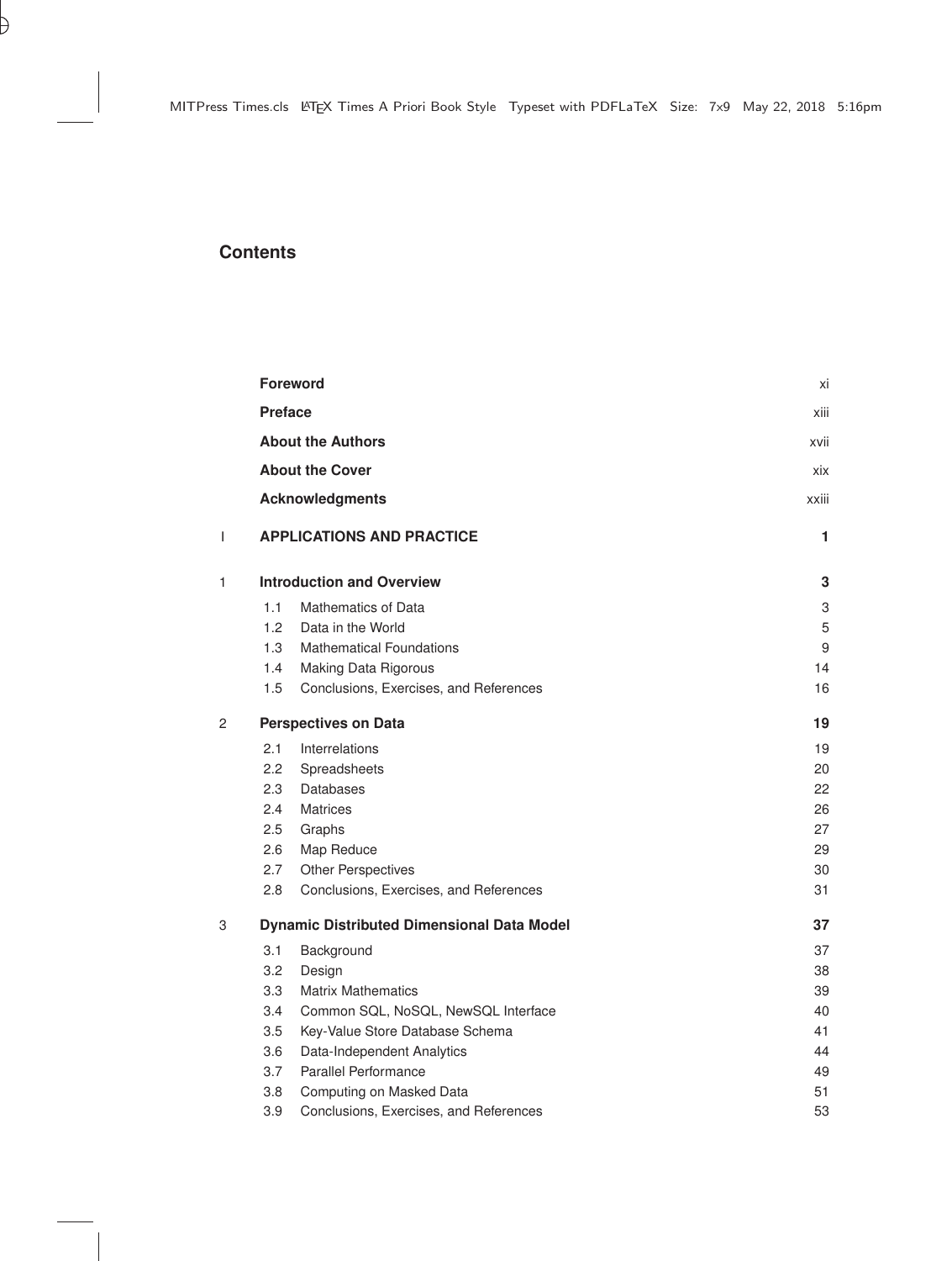| 4              |                                               | <b>Associative Arrays and Musical Metadata</b>                           | 57         |
|----------------|-----------------------------------------------|--------------------------------------------------------------------------|------------|
|                | 4.1                                           | Data and Metadata                                                        | 57         |
|                | 4.2                                           | Dense Data                                                               | 58         |
|                | 4.3                                           | <b>Dense Operations</b>                                                  | 60         |
|                | 4.4                                           | Sparse Data                                                              | 62         |
|                | 4.5                                           | <b>Sparse Operations</b>                                                 | 63         |
|                | 4.6                                           | Conclusions, Exercises, and References                                   | 65         |
| 5              | <b>Associative Arrays and Abstract Art</b>    | 69                                                                       |            |
|                | 5.1                                           | <b>Visual Abstraction</b>                                                | 69         |
|                | 5.2                                           | Minimal Adjacency Array                                                  | 71         |
|                | 5.3                                           | Symmetric Adjacency Array                                                | $73\,$     |
|                | 5.4                                           | Weighted Adjacency Array                                                 | 75         |
|                | 5.5                                           | <b>Incidence Array</b>                                                   | 75         |
|                | 5.6                                           | Conclusions, Exercises, and References                                   | 78         |
| 6              | <b>Manipulating Graphs with Matrices</b>      |                                                                          | 81         |
|                | 6.1                                           | Introduction                                                             | 81         |
|                | 6.2                                           | Matrix Indices and Values                                                | 86         |
|                | 6.3                                           | Composable Graph Operations and Linear Systems                           | 89         |
|                | 6.4                                           | Matrix Graph Operations Overview                                         | 96         |
|                | 6.5                                           | Graph Algorithms and Diverse Semirings                                   | 105        |
|                | 6.6                                           | Conclusions, Exercises, and References                                   | 108        |
| $\overline{7}$ | Graph Analysis and Machine Learning Systems   |                                                                          | 115        |
|                | 7.1                                           | Introduction                                                             | 115        |
|                | 7.2                                           | Data Representation                                                      | 116        |
|                | 7.3                                           | <b>Graph Construction</b>                                                | 118        |
|                | 7.4                                           | Adjacency Array Graph Traversal                                          | 120        |
|                | 7.5                                           | Incidence Array Graph Traversal                                          | 122        |
|                | 7.6                                           | Vertex Degree Centrality                                                 | 126        |
|                | 7.7                                           | <b>Edge Degree Centrality</b>                                            | 129        |
|                | 7.8                                           | <b>Eigenvector Centrality</b>                                            | 129        |
|                | 7.9                                           | Singular Value Decomposition                                             | 133        |
|                |                                               | 7.10 PageRank                                                            | 136        |
|                |                                               | 7.11 Deep Neural Networks<br>7.12 Conclusions, Exercises, and References | 138<br>140 |
| Ш              |                                               | <b>MATHEMATICAL FOUNDATIONS</b>                                          | 145        |
| 8              | Visualizing the Algebra of Associative Arrays |                                                                          | 147        |
|                | 8.1                                           | Associative Array Analogs of Matrix Operations                           | 147        |
|                | 8.2                                           | Abstract Algebra for Computer Scientists and Engineers                   | 150        |
|                | 8.3                                           | <b>Depicting Mathematics</b>                                             | 152        |
|                |                                               |                                                                          |            |

8.4 Associative Array Class Diagrams 153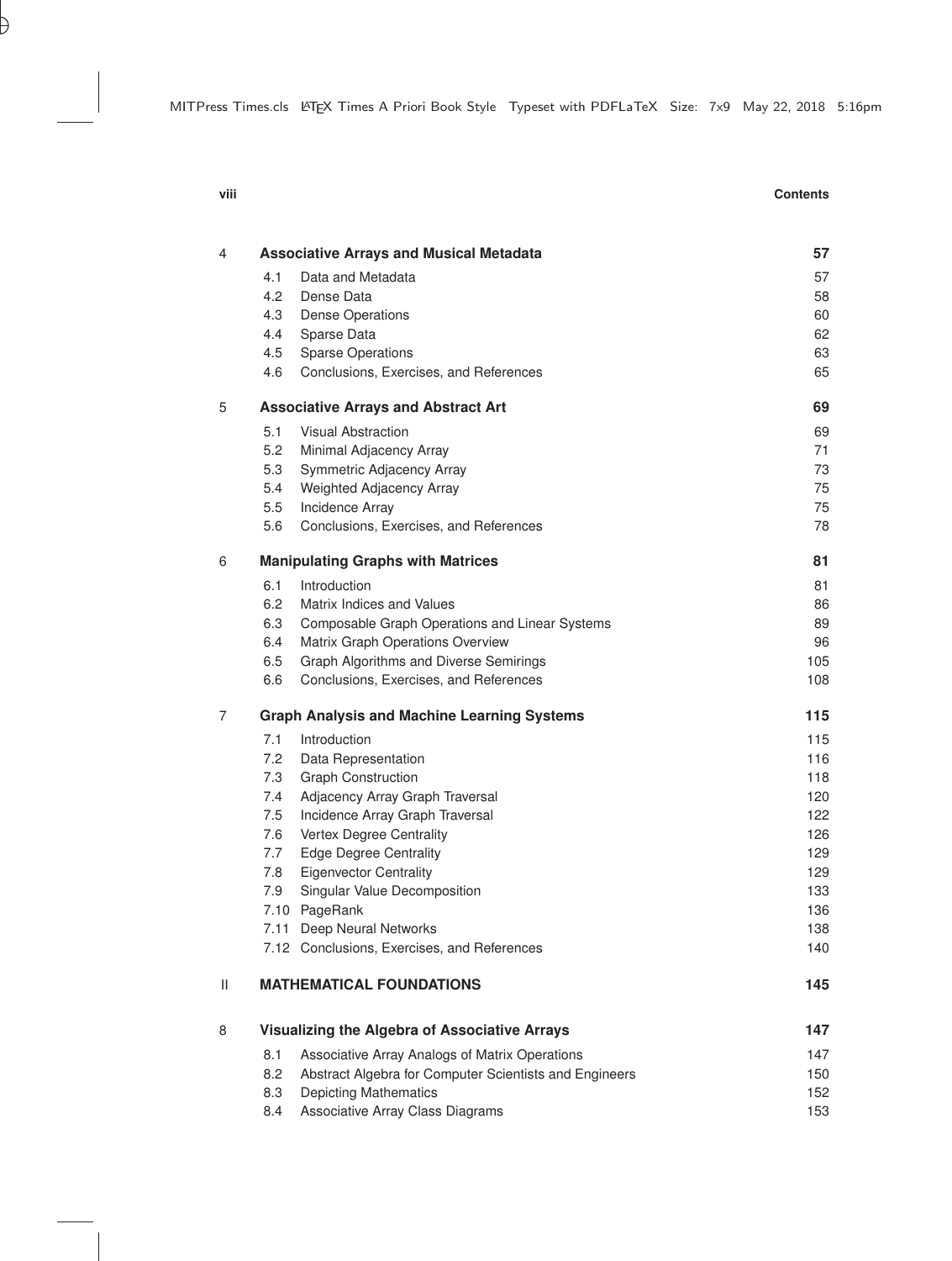## **Contents ix**

|    | 8.5                                        | Set                                                | 154 |
|----|--------------------------------------------|----------------------------------------------------|-----|
|    | 8.6                                        | Semiring                                           | 155 |
|    | 8.7                                        | Linear Algebra                                     | 158 |
|    | 8.8                                        | <b>Ordered Sets</b>                                | 160 |
|    | 8.9                                        | Boolean Algebra                                    | 162 |
|    |                                            | 8.10 Associative Array Algebra                     | 164 |
|    |                                            | 8.11 Conclusions, Exercises, and References        | 164 |
| 9  | Defining the Algebra of Associative Arrays | 169                                                |     |
|    | 9.1                                        | Operations on Sets                                 | 169 |
|    | 9.2                                        | <b>Ordered Sets</b>                                | 175 |
|    | 9.3                                        | Supremum and Infimum                               | 177 |
|    | 9.4                                        | Lattice                                            | 181 |
|    | 9.5                                        | The Semirings of Interest                          | 186 |
|    | 9.6                                        | Conclusions, Exercises, and References             | 189 |
| 10 |                                            | <b>Structural Properties of Associative Arrays</b> | 193 |
|    |                                            | 10.1 Estimating Structure                          | 193 |
|    |                                            | 10.2 Associative Array Formal Definition           | 194 |
|    |                                            | 10.3 Padding Associative Arrays with Zeros         | 197 |
|    |                                            | 10.4 Zero, Null, Zero-Sum-Free                     | 198 |
|    |                                            | 10.5 Properties of Matrices and Associative Arrays | 199 |
|    |                                            | 10.6 Properties of Zero Padding                    | 201 |
|    |                                            | 10.7 Support and Size                              | 207 |
|    |                                            | 10.8 Image and Rank                                | 208 |
|    |                                            | 10.9 Example: Music                                | 209 |
|    |                                            | 10.10 Example: Art                                 | 211 |
|    |                                            | 10.11 Properties of Element-Wise Addition          | 213 |
|    |                                            | 10.12 Properties of Element-Wise Multiplication    | 217 |
|    |                                            | 10.13 Array Multiplication                         | 221 |
|    |                                            | 10.14 Closure of Operations between Arrays         | 228 |
|    |                                            | 10.15 Conclusions, Exercises, and References       | 229 |
| 11 |                                            | <b>Graph Construction and Graphical Patterns</b>   | 235 |
|    |                                            | 11.1 Introduction                                  | 235 |
|    |                                            | 11.2 Adjacency and Incidence Array Definitions     | 236 |
|    |                                            | 11.3 Adjacency Array Construction                  | 242 |
|    |                                            | 11.4 Graph Construction with Different Semirings   | 250 |
|    |                                            | 11.5 Special Arrays and Graphs                     | 255 |
|    |                                            | 11.6 Key Ordering                                  | 258 |
|    |                                            | 11.7 Algebraic Properties                          | 263 |
|    |                                            | 11.8 Subobject Properties                          | 264 |
|    |                                            | 11.9 Conclusions, Exercises, and References        | 266 |